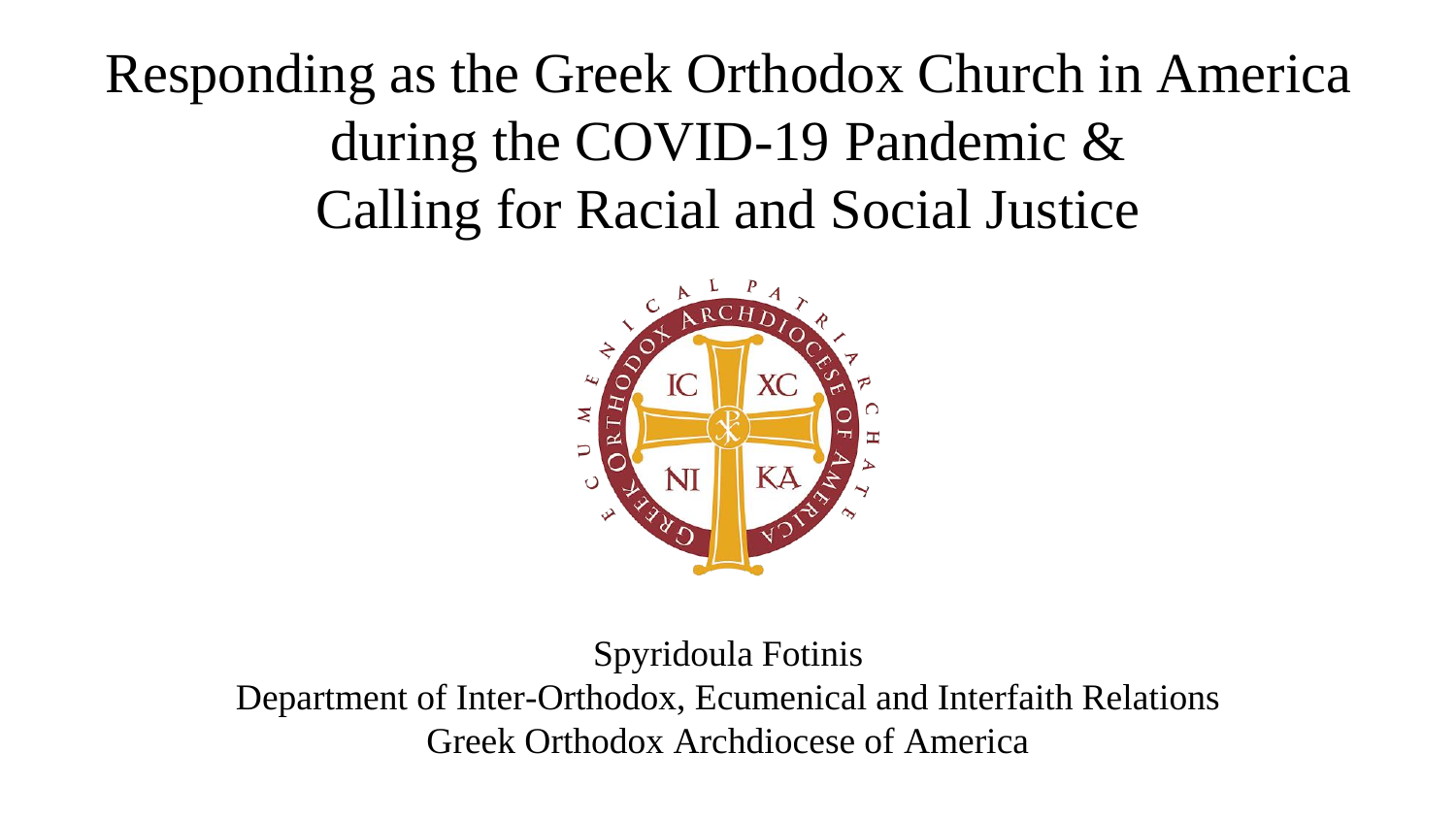

## Greek Orthodox Archdiocese of America



The mission of the Archdiocese is to proclaim the Gospel of Christ, to teach and spread the Orthodox Christian Faith, to energize, cultivate, and guide the life of the Church in the United States of America according to the Orthodox Christian Faith and Tradition.

The Orthodox Church today, numbering over 250 million worldwide, is a communion of self governing Churches, each administratively independent of the other, but united by a common faith and spirituality. Their underlying unity is based on identity of doctrines, sacramental life and worship, which distinguishes Orthodox Christianity. All recognize the spiritual preeminence of the Ecumenical Patriarch of Constantinople who is acknowledged as primus inter pares, first among equals. All share full communion with one another. The living tradition of the Church and the principles of concord and harmony are expressed through the common mind of the universal episcopate as the need arises. In all other matters, the internal life of each independent Church is administered by the bishops of that particular Church. Following the ancient principle of the one people of God in each place and the universal priesthood of all believers, the laity share equally in the responsibility for the preservation and propagation of the Christian faith and Church.

[Source: Greek Orthodox Archdiocese of America](https://www.goarch.org/about)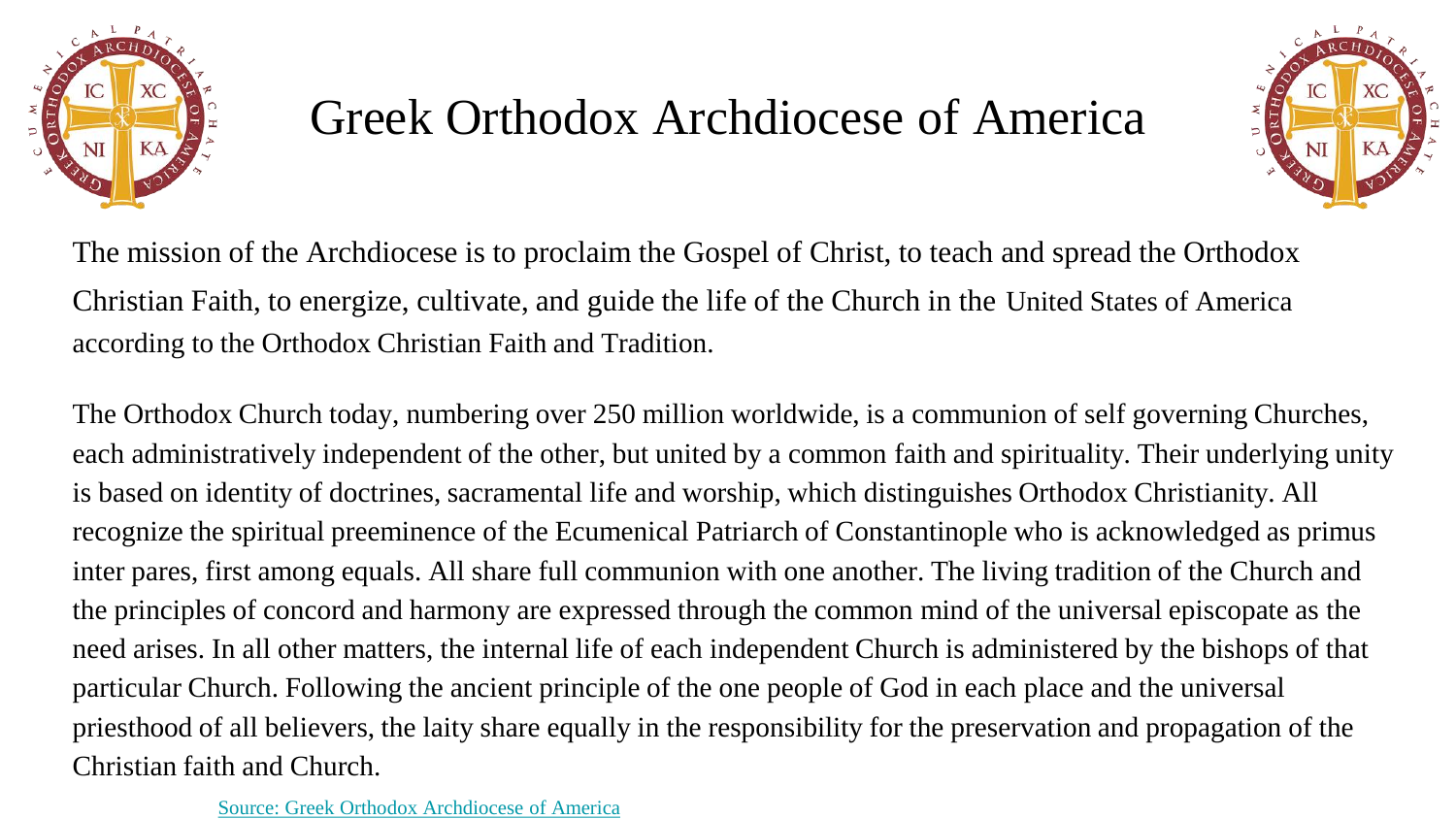# Department of Inter-Orthodox, Ecumenical and Interfaith Relations



The Department of Inter-Orthodox, Ecumenical and Interfaith Relations is tasked with cultivating professional relationships with faith-based organizations, academic institutions, and NGOs. It coordinates the ecumenical and interfaith dialogues of the Archdiocese on a national level and is responsible for pan-Orthodox activities through the Office of the Chairman of the Assembly of Canonical Orthodox Bishops of the USA.

[Source: Department Website](https://www.goarch.org/departments/ecumenical)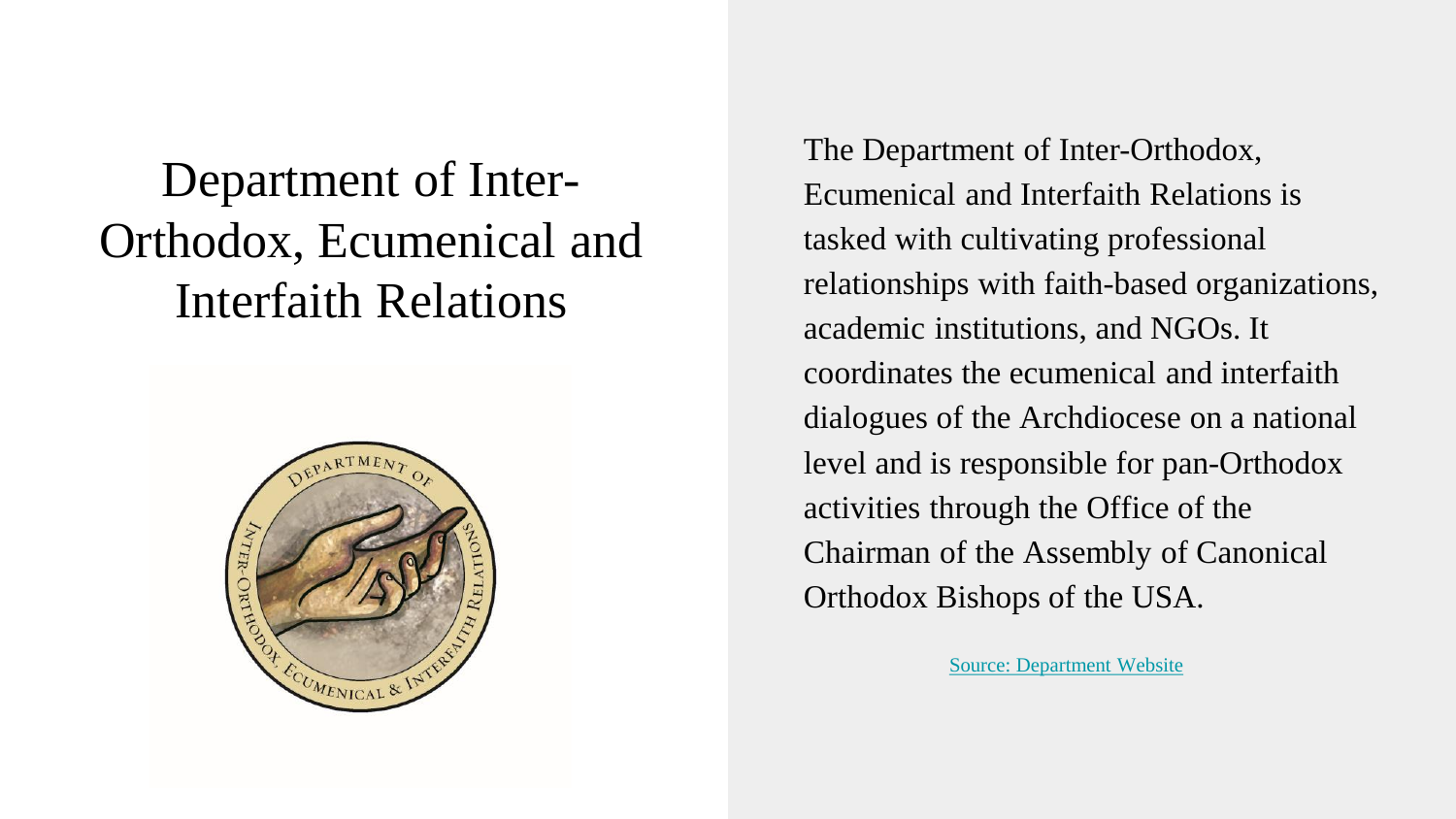### COVID-19 in the U.S.A & the Greek Orthodox Archdiocese



D Love Thy Neighbor

**ONLINE SERIES** 

**RESPONDING TO CHRIST'S CALL TO SERVE DURING COVID-19** 

AN INTERACTIVE WEEKLY ZOOM PANEL FEATURING **ORTHODOX CHRISTIAN HUMANITARIAN ORGANIZATIONS ACROSS THE COUNTRY AS THEY SHARE THEIR CURRENT** WORK AND WAYS FOR YOU TO GET INVOLVED SAFELY.

#### **BEGINNING THURSDAY, MAY 21, 2020 6-7 PM ET**

#### **Featured Guests:**

**Orthodox Christian Prison Ministry** 

**Project Mexico &** St. Innocent Orphanage **FOCUS** 

**North America** 

St. Panteleimon Orthodox **Christian Outreach** 

Philoxenia, Inc.

And more!

The Giolas Foundation

**UPCOMING WEBINARS: MAY 28 & JUNE 4**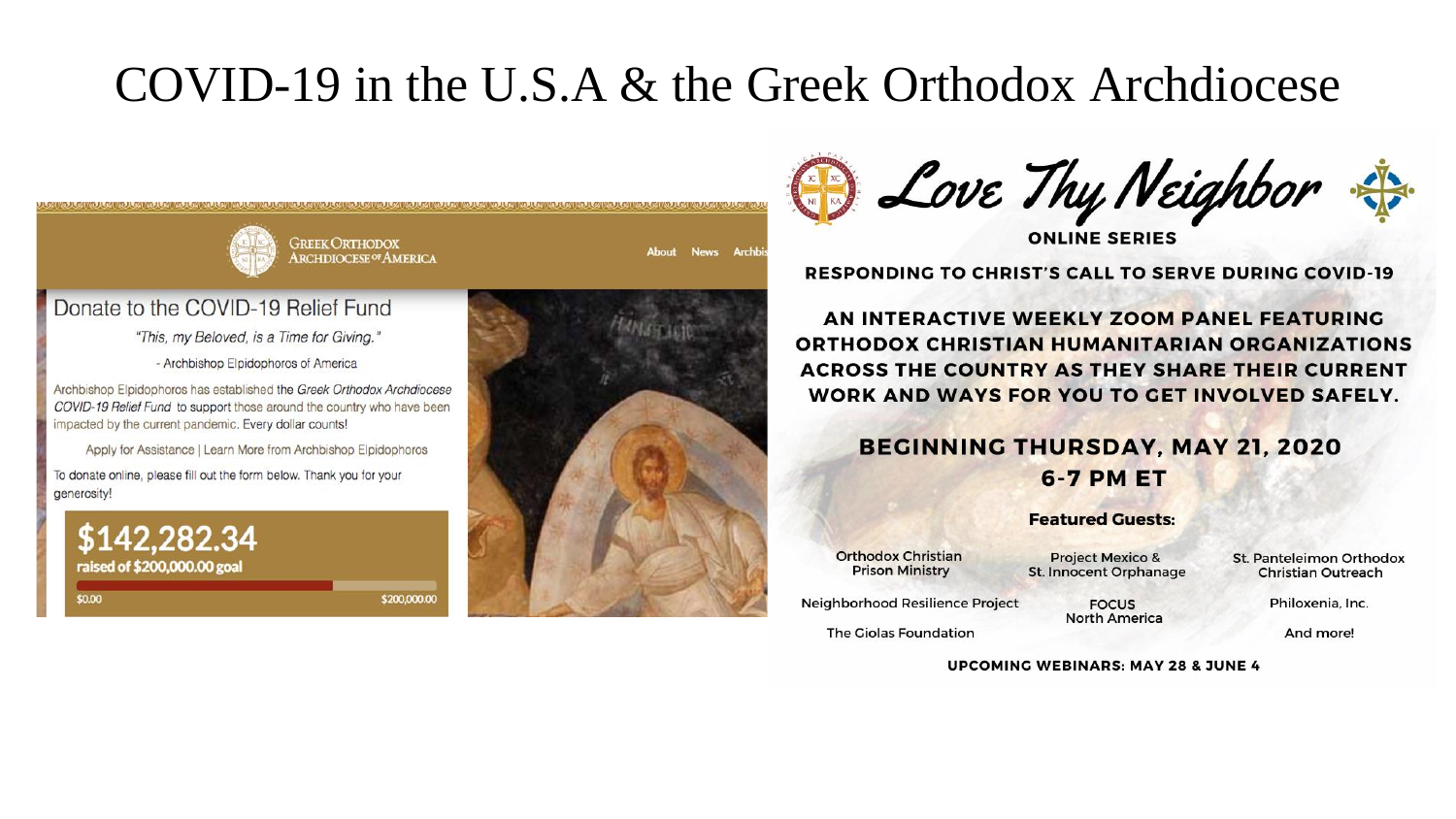

"I will continue to stand in the breach together with all those who are committed to preserving peace, justice, and equality for every citizen of goodwill, regardless of their race, religion, gender or ethnic origin."

Archbishop Elpidophoros of America

From "Archbishop Elpidophoros [Marches in Brooklyn, June 3, 2020"](https://www.goarch.org/-/archbishop-elpidophoros-marches-brooklyn)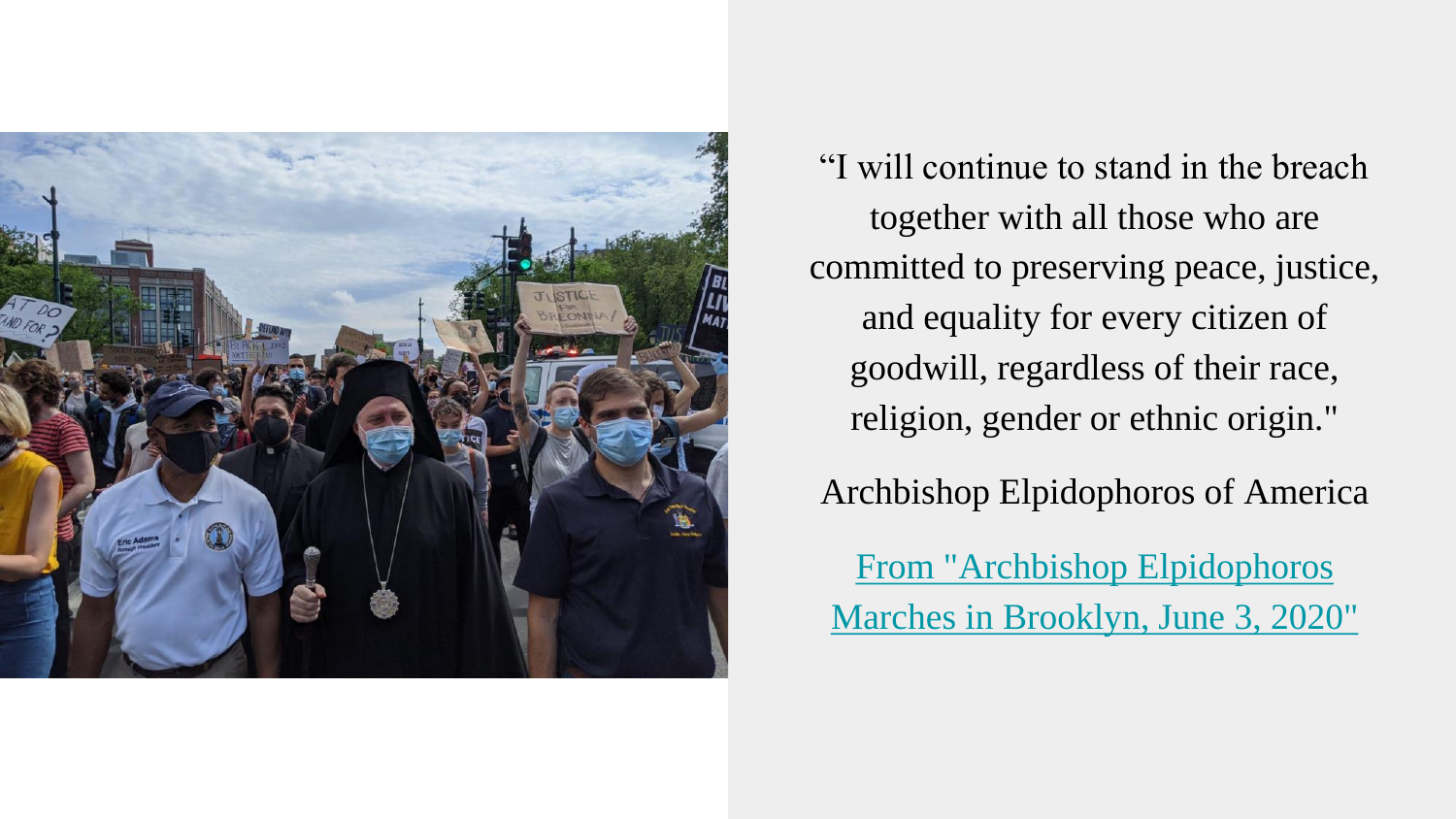### Miniseries: A Conversation on Racial Reconciliation



[Watch the Interviews and Visit the Resource Center](https://www.goarch.org/society/racial-reconciliation)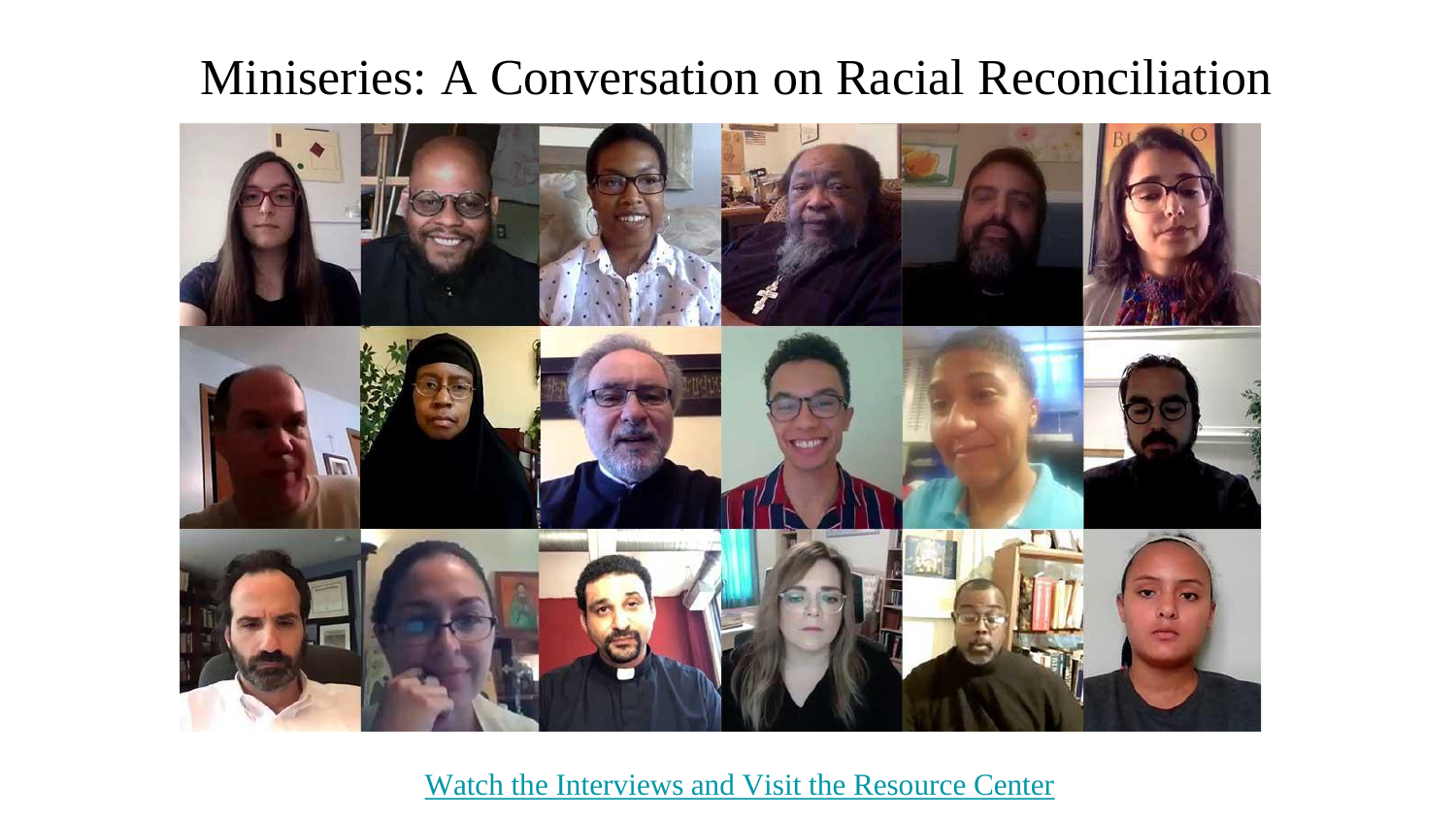

# Conversation, reconciliation, & healing

Image of the Resurrection of Christ used with permission from goarch.org